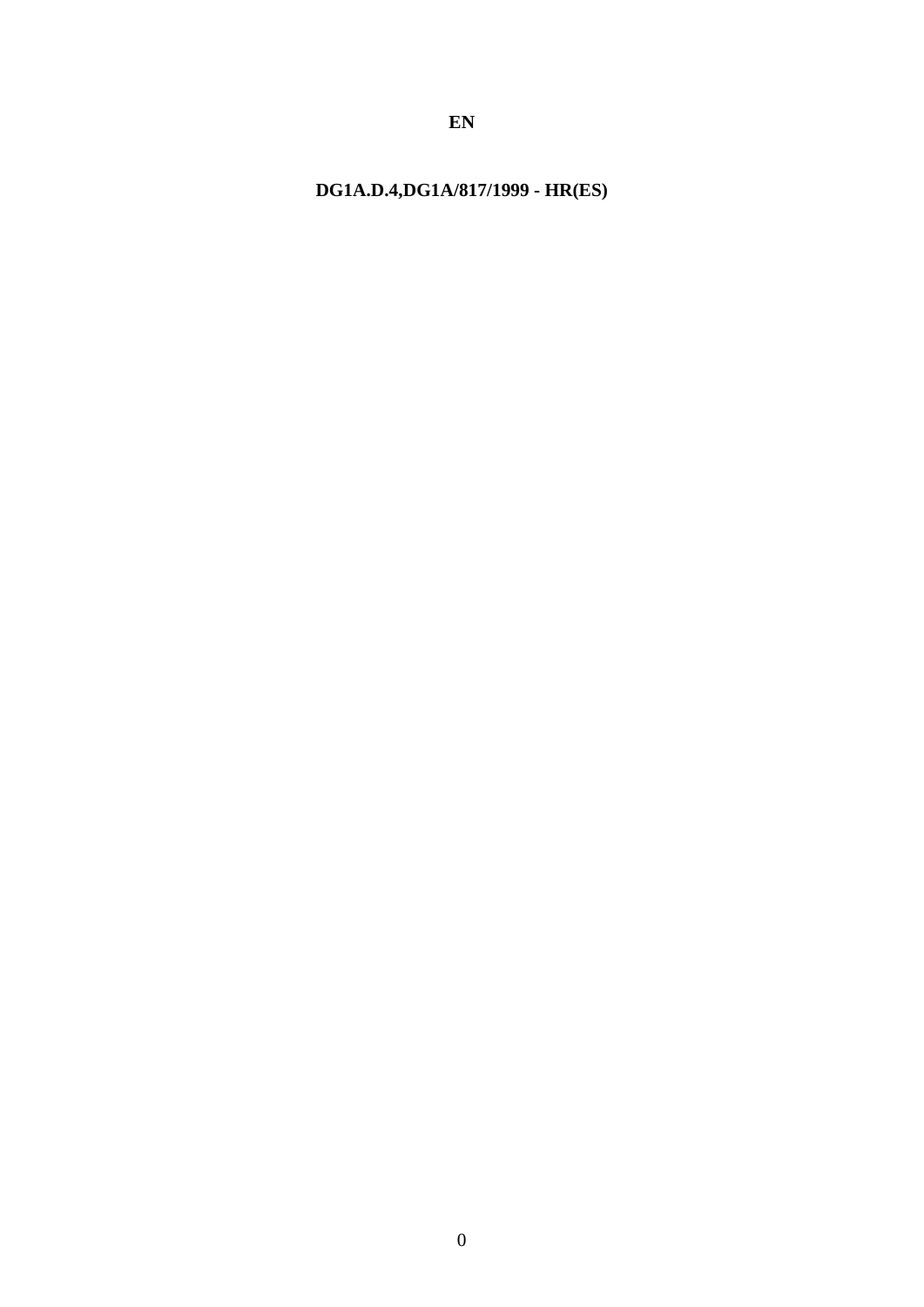## **DECISION OF THE EEA JOINT COMMITTEE No 79/1999**

#### **of 25 June 1999**

## **amending Annex II (Technical regulations, standards, testing and certification) to the EEA Agreement**

#### THE EEA JOINT COMMITTEE,

Having regard to the Agreement on the European Economic Area, as adjusted by the Protocol Adjusting the Agreement on the European Economic Area, hereinafter referred to as 'the Agreement', and in particular Article 98 thereof,

Whereas Annex II to the Agreement was amended by Decision of the EEA Joint Committee No 75/[1](#page-1-0)999 of 28 May 1999 $<sup>1</sup>$ ,</sup>

Whereas Commission Regulation (EC) No 1570/98 of 17 July 1998 amending Annexes I to IV to Council Regulation (EEC) No 2377/90 laying down a Community procedure for the establishment of maximum residue limits of veterinary medicinal products in foodstuffs of animal origin<sup>2</sup>, is to be incorporated into the Agreement,

Whereas Commission Regulation (EC) No 1916/98 of 9 September 1998 amending Annexes I and II to Council Regulation (EEC) No 2377/90 laying down a Community procedure for the establishment of maximum residue limits of veterinary medicinal products in foodstuffs of animal origin<sup>3</sup>, is to be incorporated into the Agreement,

Whereas Commission Regulation (EC) No 1917/98 of 9 September 1998 amending Annexes I and II to Council Regulation (EEC) No 2377/90 laying down a Community procedure for the establishment of maximum residue limits of veterinary medicinal products in foodstuffs of animal origin<sup>4</sup>, is to be incorporated into the Agreement,

Whereas Commission Regulation (EC) No 1958/98 of 15 September 1998 amending Annexes I, II and III of Council Regulation (EEC) No 2377/90 laying down a Community procedure for the establishment of maximum residue limits of veterinary medicinal products in foodstuffs of animal origin<sup>5</sup>, is to be incorporated into the Agreement,

HAS DECIDED AS FOLLOWS:

 $1 \over 2$  OJ L ...<br> $2 \over 2$  OJ L 205, 22.7.1998, p. 10.

<sup>3</sup> OJ L 250, 10.9.1998, p. 8.

<sup>4</sup> OJ L 250, 10.9.1998, p. 13.

<span id="page-1-0"></span><sup>5</sup> OJ L 254, 16.9.1998, p. 7.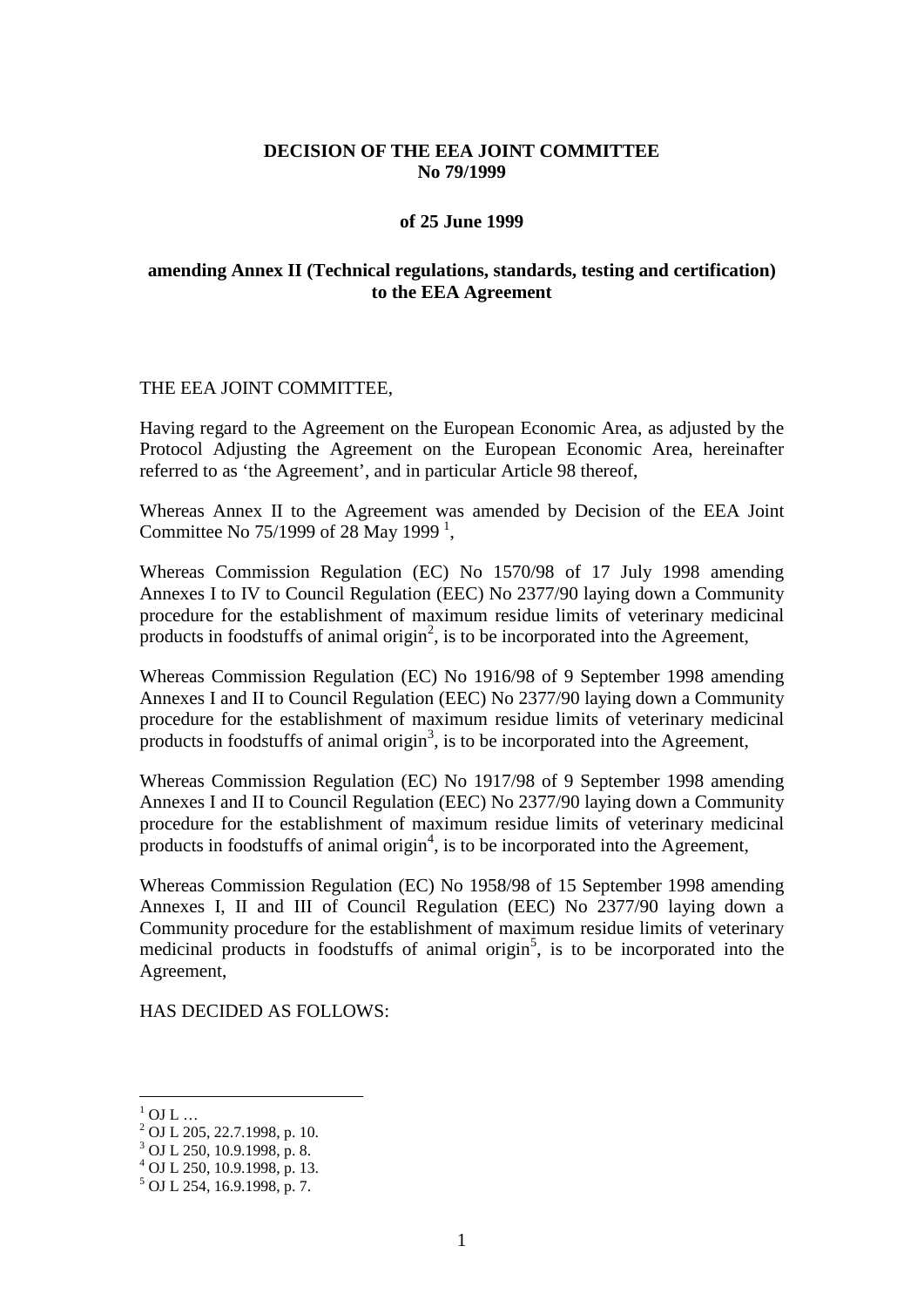### *Article 1*

The following indents shall be added in point 14 (Council Regulation (EEC) No 2377/90) in Chapter XIII of Annex II to the Agreement:

- ' **398 R 1570:** Commission Regulation (EC) No 1570/98 of 17 July 1998 (OJ L 205, 22.7.1998, p. 10).
- **398 R 1916:** Commission Regulation (EC) No 1916/98 of 9 September 1998 (OJ L 250, 10.9.1998, p. 8).
- **398 R 1917:** Commission Regulation (EC) No 1917/98 of 9 September 1998 (OJ L 250, 10.9.1998, p. 13).
- **398 R 1958:** Commission Regulation (EC) No 1958/98 of 15 September 1998 (OJ L 254, 16.9.1998, p. 7).'

# *Article 2*

The texts of Commission Regulations (EC) No 1570/98, (EC) No 1916/98, (EC) No 1917/98 and (EC) No 1958/98 in the Icelandic and Norwegian languages, which are annexed to the respective language versions of this Decision, are authentic.

## *Article 3*

This Decision shall enter into force on 26 June 1999, provided that all the notifications under Article 103(1) of the Agreement have been made to the EEA Joint Committee.